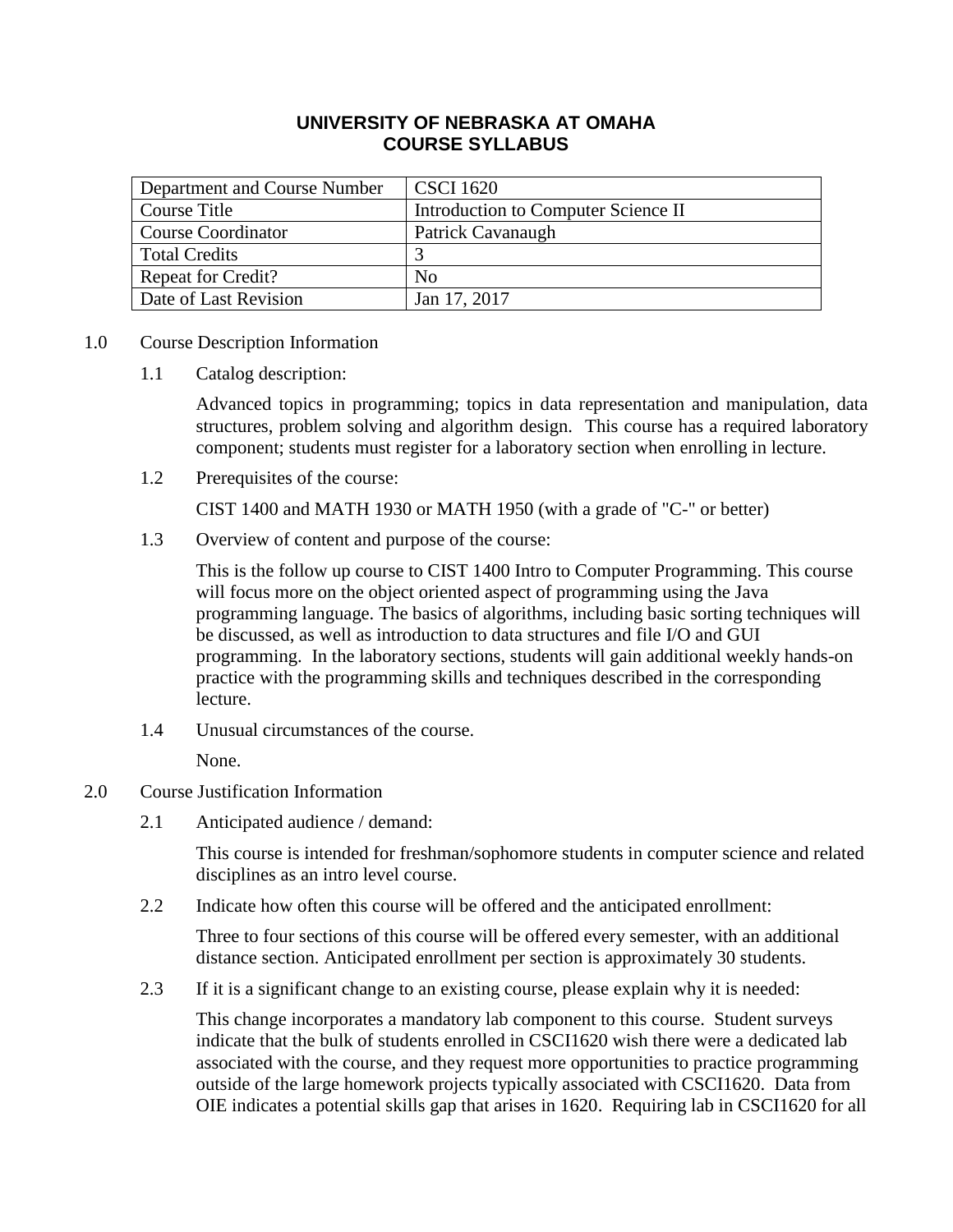students ensures there is adequate time for hands-on practice, and that all students going into CSCI3320 do so on a more even skill level. As with the new format of CIST1400, the new lab will not carry a separate course number and will appear as a separate lab section with the CSCI1620 course number.

3.0 List of performance objectives stated in learning outcomes in a student's perspective:

In completing this course students will be expected:

- To fluently create and use Java classes
- Understand and utilize basic sorting techniques
- Develop algorithms and determine their efficiency
- Create and use basic data structures
- Perform file I/O in Java
- 4.0 Content and Organization Information
	- 4.1 List the major topics central to this course:
		- o Data Representation (2 hours)
			- Basic Data Types
			- **Computer Storage of Basic Data Types**
		- o Classes & Objects (8 hours)
			- Abstract Data Types
			- Object Implementation
			- Object Instantiation
			- **Inheritance**
			- Polymorphism
			- **Packages**
		- o Recursion (2 hours)
			- Space, Time and Computability Considerations
			- Base Case vs. General Case
			- Method Stack
			- Recursion vs. Iteration
			- Recursive Backtracking
		- o Basic sorting techniques (5 hours)
			- Definition of sorting
			- **Basic algorithms for sorting** 
				- Insertion Sort
				- Selection Sort
			- Recursion and sorting
		- o Exceptions (3 hours)
			- Stack Trace
			- Catching Exceptions
			- **Exception Hierarchy**
			- **E**rrors vs. Exceptions
			- Check Exceptions and Unchecked Exceptions
			- Throwing Exceptions
			- **Creating Exceptions**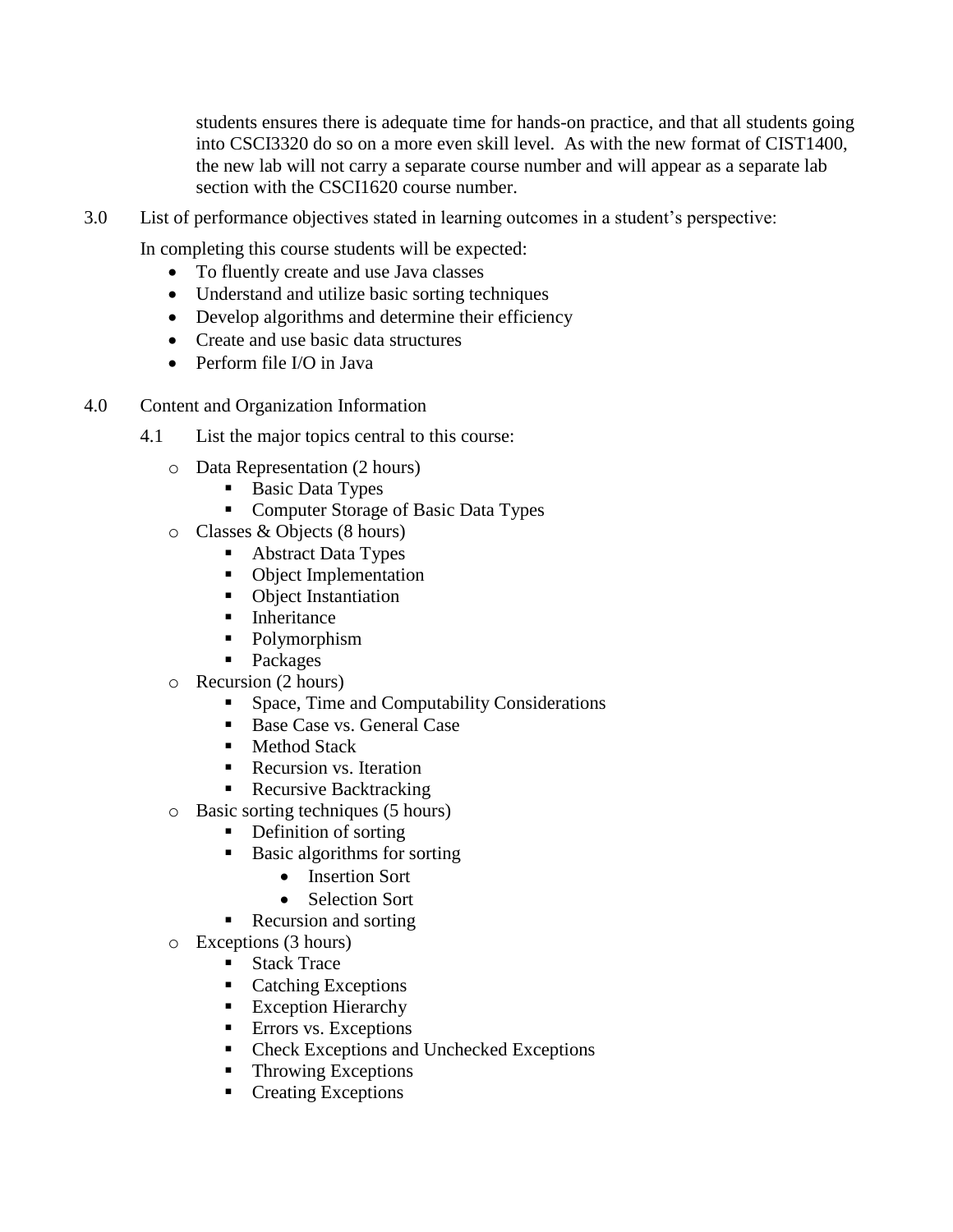- **Assertions**
- o Array List (2 hour)
	- Data Structures
	- **Array List implementation**
- o Generics (2 hour)
	- **Type Parameters**
	- Primitive Wrappers
	- Comparable Types
	- **Creating Generic Methods and Classes**
- o Stacks & Queues (2 hours)
	- **Implementation and use**
	- **Priority Queues**
	- Double Ended Queues
	- Circular Queues
- o Linked Lists (4 hours)
	- **Singly Linked**
	- Circular
	- **Doubly Linked**
- o Files (4 hours)
	- Data Hierarchy
	- **Streams**
	- $\blacksquare$  I/O classes
	- **Writing to Files**
	- Reading from Files
	- Object Serialization
- o GUI Applications (4 hours)
	- Components creation
	- Components usage
	- Event Handling
- 5.0 Teaching Methodology Information
	- 5.1 Methods:

The main method of instruction for this course is through instructor lectures. These consist of discussion of topics as well as in class examples and exercises. Additionally students will be required to demonstrate their understanding through programming projects and exams. Weekly laboratory sessions provide students with directed practice on the skills of programming relevant to the current lecture content through hands-on problem solving and discussions, which are informed by formative assessments.

5.2 Student role:

The student's role in the course is to attend the lectures, take notes, and participate in discussion as well as complete programming assignments and exams. Students are expected to take an active role in laboratory sessions to clarify their understanding of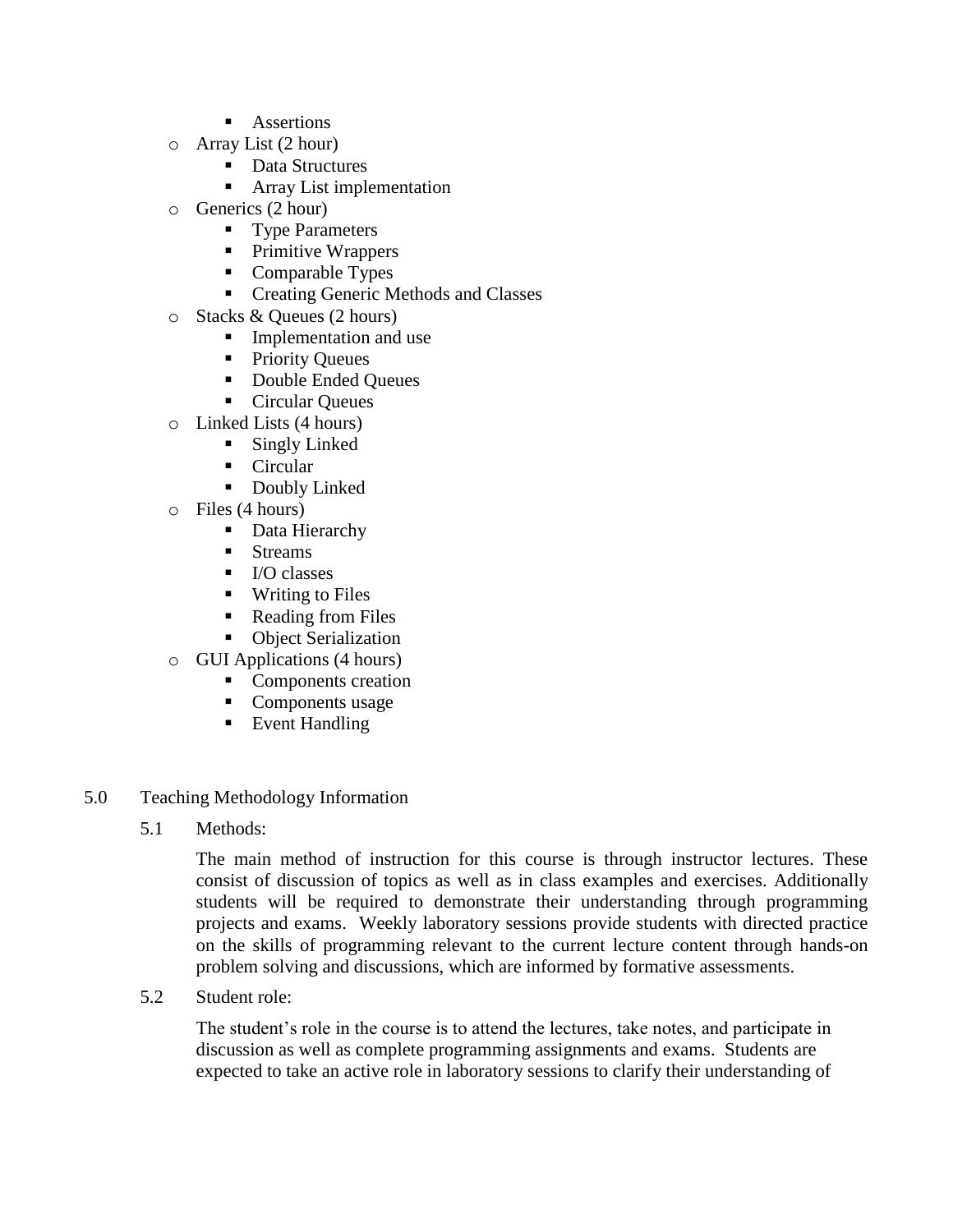course content. Students will complete both homework assignments and weekly labs to deepen their understanding.

- 6.0 Evaluation Information
	- 6.1 Describe the typical types of student projects that will be the basis for evaluating student performance:

Exams: Students' mastery of course concepts will be assessed through a midterm exam and a cumulative final exam.

Labs: Weekly labs will be completed in the laboratory sections. Approximately 15 labs will be completed by students to assist their mastery of programming skills. Labs focus on programming in the small; that is, solving multiple-related problems in order to gain practice with specific skills each week. Students must have their labs checked-off by course staff no later than the start of the next lab period.

Homework: Approximately 5-8 integrative homework assignments will be completed during the semester. These assignments provide larger problems for students to solve that allow assessment of cross-cutting skills and synthesis of multiple course concepts. The typical project will be focused on the current topic of discussion, requiring the student to demonstrate their understanding as well as apply this knowledge to new situations. All projects will require the student to write a program given strict criteria in to ensure that the goals of the assignment are met.

- 6.2 Describe the typical basis for determining the final grade (e.g. weighting of various student projects):
	- 15% Weekly Labs
	- 60% Homework assignments
	- 25% Exams (midterm and final)
- 6.3 Grading type:

| Points       | Grade         |
|--------------|---------------|
| $97 - 100\%$ | $A+$          |
| $93 - 96\%$  | A             |
| $90 - 92%$   | $A -$         |
| $87 - 89%$   | $B+$          |
| $83 - 86\%$  | B             |
| $80 - 82%$   | $B -$         |
| $77 - 79%$   | $C+$          |
| $73 - 76%$   | $\mathcal{C}$ |
| $70 - 72%$   | $C-$          |
| $67 - 69\%$  | D+            |
| $63 - 66\%$  | D             |
| $60 - 62%$   | D-            |
| $0 - 59%$    | F             |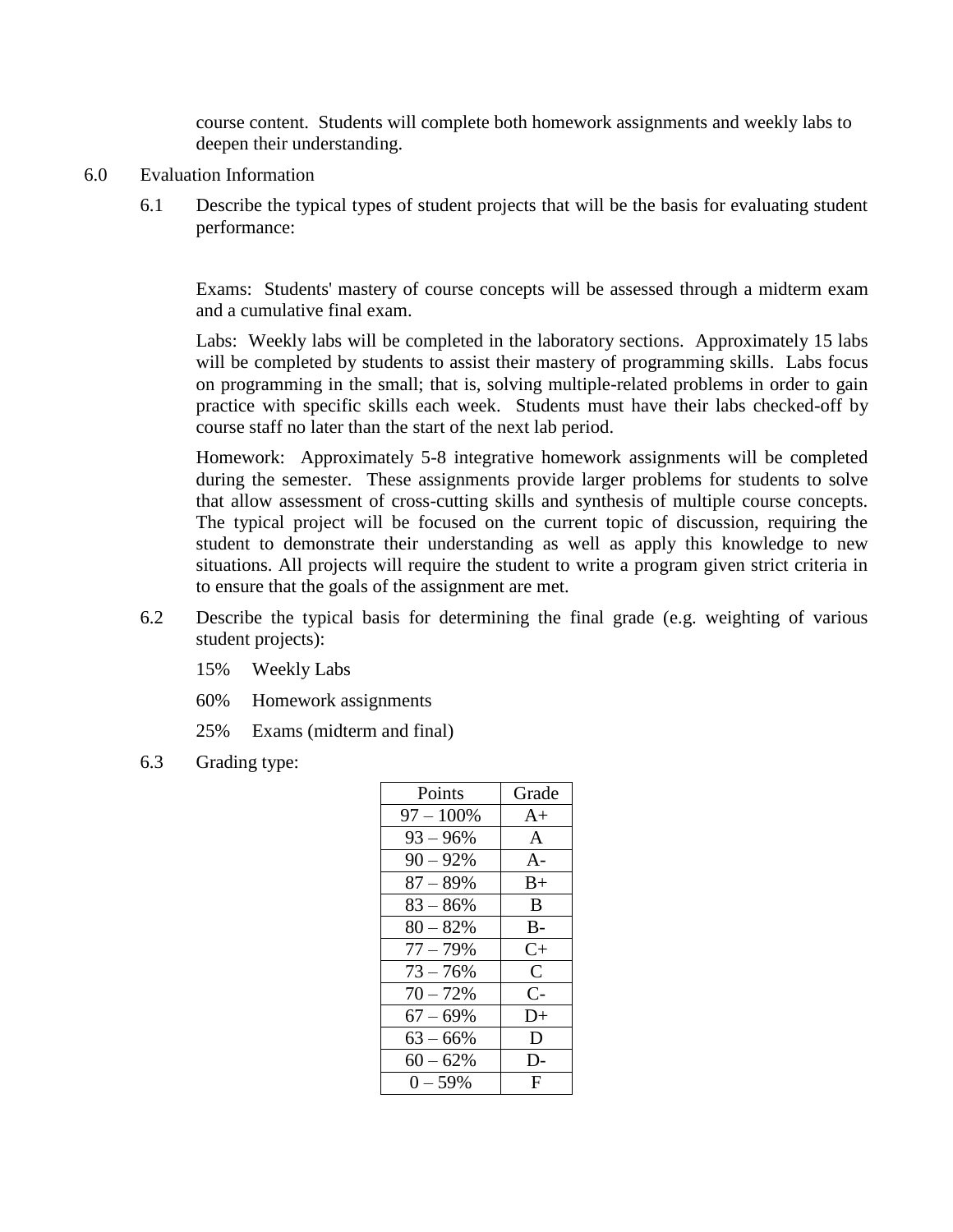- 7.0 Resource Material Information
	- 7.1 Textbooks and/or other required readings used in course:

Deitel, P. & Deitel, H. (2011). *Java How to Program, Ninth Edition..* Boston, MA: Prentice Hall.

7.2 Other student suggested reading materials:

This will be left up to the individual instructors of the course.

7.3 Current bibliography and other resources:

Deitel, P. & Deitel, H. (2011). *Java How to Program, Ninth Edition..* Boston, MA: Prentice Hall.

Niemeyer, P. & Knudsen, J. *Learning Java.* Sebastopol, CA: O'Reilly Media.

Darwin, I. *Java Cookbook, Second Edition.* Sebastopol, CA: O'Reilly Media.

Horstmann, C. & Cornell, G. *Core Java, Volume I.* Boston, MA: Prentice Hall.

Flanagan, D. *Java Examples in a Nutshell, 3rd Edition.* Sebastopol, CA: O'Reilly Media.

Oracle Corporation. "Java 2 Platform SE 5.0." Retrieved from <http://download.oracle.com/javase/1.5.0/docs/api/>

Oracle Corporation. "Lesson: Classes and Objects." Retrieved from <http://download.oracle.com/javase/tutorial/java/javaOO/>

Oracle Corporation. "Lesson: Basic I/O." Retrieved from <http://download.oracle.com/javase/tutorial/essential/io/>

Oracle Corporation. "Lesson: Generics." Retrieved from <http://download.oracle.com/javase/tutorial/extra/generics/index.html>

Thiebaut, D. "Sorting Algorithms." Retrieved from <http://maven.smith.edu/~thiebaut/java/sort/demo.html>

#### 8.0 Other Information:

- 8.1 Accommodations statement:
- 8.2 Other:
- 8.3 Author(s):

Patrick Cavanaugh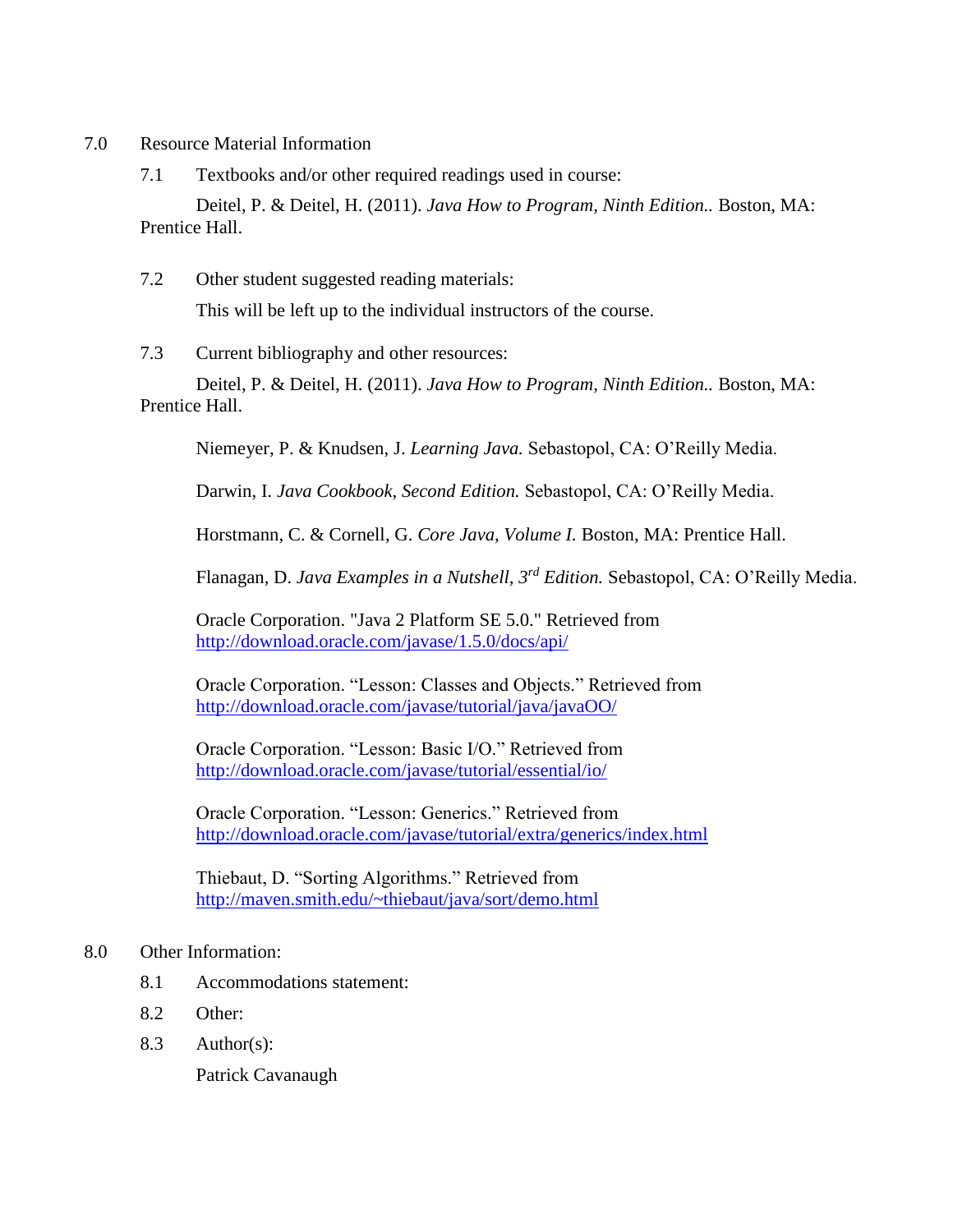9.0 Computer Science Accreditation Board (CSAB) Category Content (class time in hours):

| <b>CSAB</b> Category                   | Core | Advanced |
|----------------------------------------|------|----------|
| Data structures                        |      |          |
| Computer organization and architecture |      |          |
| Algorithms and software design         |      |          |
| Concepts of programming languages      |      |          |

#### 10.0 Oral and Written Communications:

Every student is required to submit at least 0 written reports (not including exams, tests, quizzes, or commented programs) to typically 0 pages and to make 0 oral presentations of typically 0 minutes duration. Include only material that is graded for grammar, spelling, style, and so forth, as well as for technical content, completeness, and accuracy.

11.0 Social and Ethical Issues:

The importance of testing algorithms is made clear to students. Examples of algorithm failure and the impact of these failures are presented.

#### 12.0 Theoretical content:

This course introduces algorithmic problem-solving in the context of a modern programming language. Such topics as problem solving strategies, basic data structures, data and procedural abstraction, and algorithmic complexity are treated.

| <b>Contact Hours</b>       |     |
|----------------------------|-----|
| Data Representation        | 2.0 |
| <b>Classes and Objects</b> | 8.0 |
| Recursion                  | 2.0 |
| <b>Sorting Techniques</b>  | 5.0 |
| Exceptions                 | 3.0 |
| <b>Array List</b>          | 3.0 |
| Generics                   | 2.0 |
| Stacks & Queues            | 2.0 |
| <b>Linked Lists</b>        | 2.0 |
| <b>Trees</b>               | 4.0 |
| Files                      | 4.0 |
| <b>GUI Applications</b>    | 4.0 |

13.0 Problem analysis:

Basic problem analysis is a focal point of this course. While learning the techniques of abstraction and encapsulation for basic data structures, the programming exercises provide opportunities to use the analysis techniques discussed in class.

## 14.0 Solution design:

This course amplifies the object-oriented programming techniques introduced in CIST 1400. Students learn fundamental techniques for organizing data using a variety of classic data structures. Treatment of memory management and recursion complement the discussion of these data structures. The significance of choosing the appropriate data structure for a solution is illustrated throughout the design of solutions to the programming exercises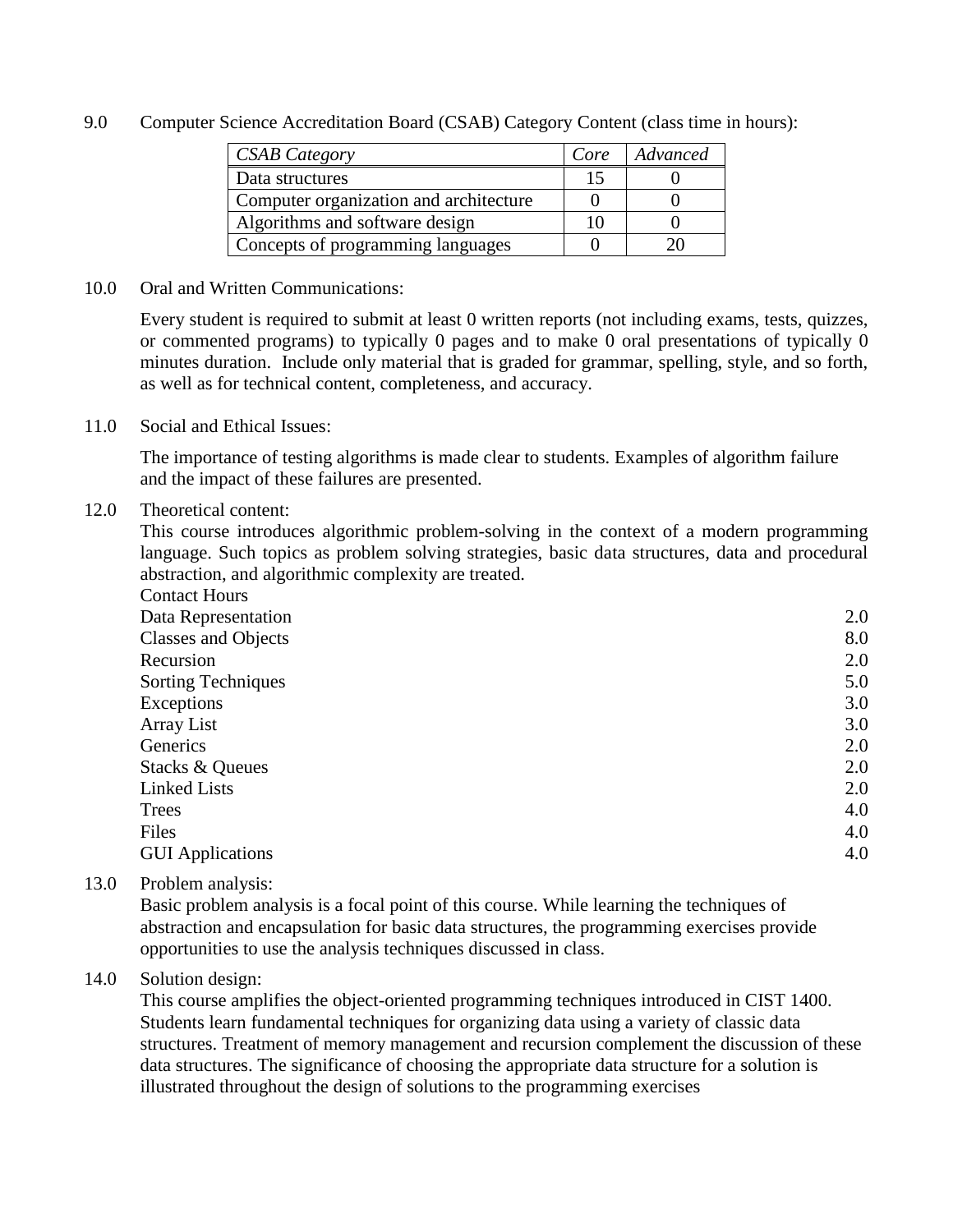# **CHANGE HISTORY**

| Date       | <b>Change</b>                           | By whom   | <b>Comments</b>                |
|------------|-----------------------------------------|-----------|--------------------------------|
| 02/20/1998 | Original Version                        | Clark     |                                |
| 06/13/2003 | Cleanup, ABET-specific material         | Wileman   |                                |
| 12/2/2008  | Cleanup, ABET-specific material         | Clark     |                                |
| 02/15/2011 | Coordinator, Prereq topics, Objectives, | Cavanaugh |                                |
|            | Content & Organization, Text,           |           |                                |
|            | <b>Theoretical Content</b>              |           |                                |
| 04/26/2011 | Revised for new format                  | Cavanaugh |                                |
| 02/22/2014 | Syllabus Reviewed, no changes           | Cavanaugh |                                |
| 1/17/2017  | Updated to add required lab             | Dorn      | Initial output of CSEd Working |
|            |                                         |           | group during Fall 2016         |
| 1/18/2017  | Updated content, adjusted grade weights | Cavanaugh | Tweaking further from working  |
|            |                                         |           | group                          |